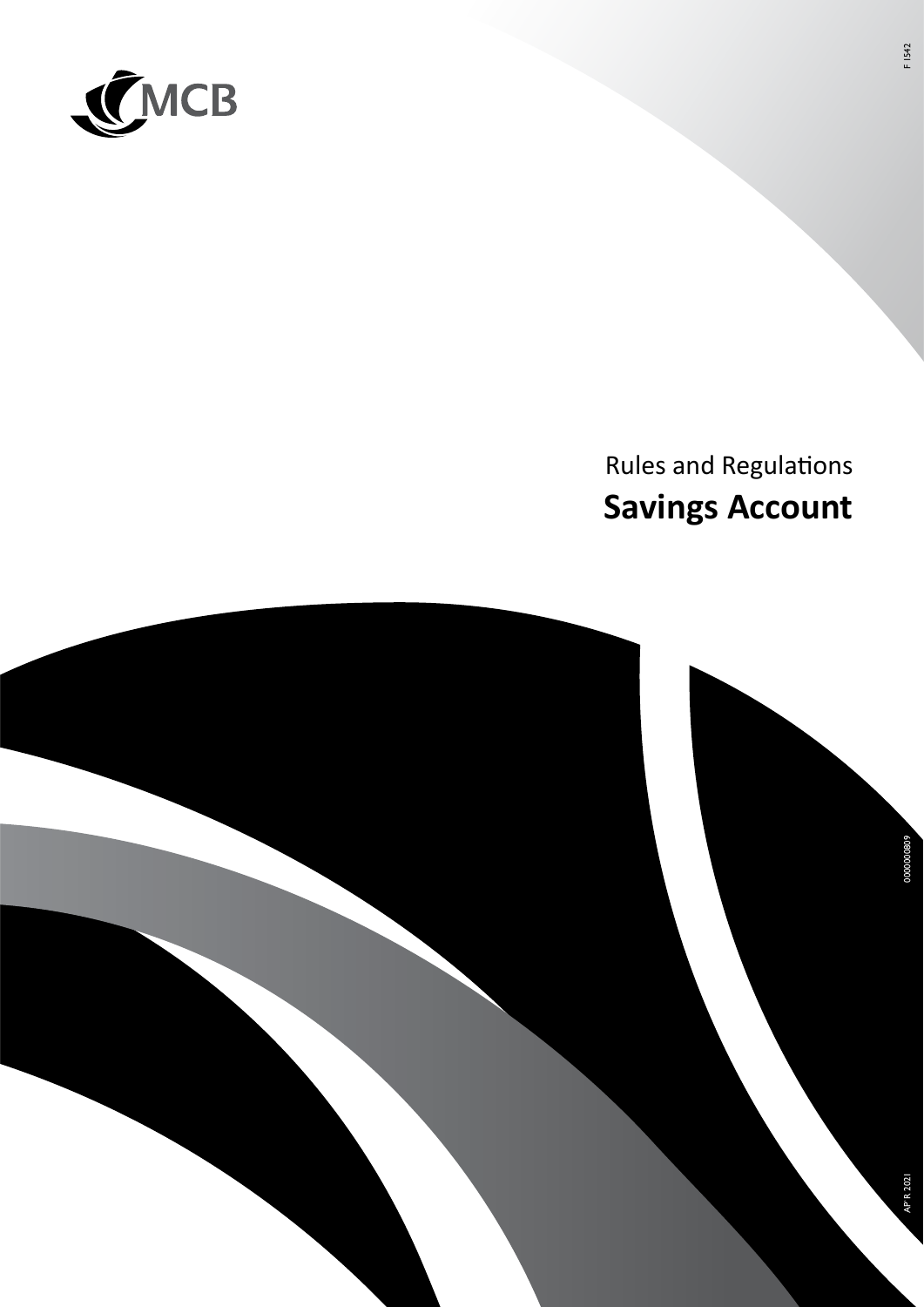# **Savings Account in Mauritian Rupees Rules & Regulations**

## **Introduction**

These rules and regulations\* set out the contract between the Account Holder and The Mauritius Commercial Bank Limited (also referred to as 'The MCB' or the 'Bank') and set out the duties, responsibilities and rights of both the Customer and the Bank and also provide general information about the :

- Key features of the account
- Additional services available on the account
- MCB's interest rates and charges

The MCB may from time to time amend the rules and regulations hereof and shall notify such amendments to the Account Holder.

#### **When opening a Savings Account in Mauritian Rupees, it is agreed and acknowledged that:**

#### **Identity of Customers**

- 1. As per the Banking Act 2004, the Bank shall only open accounts where it is satisfied that the true identity of the person applying for business relationship has been established. The applicant should submit to the Bank originals of all proof of identity and proof of address which the Bank shall deem necessary, i.e. ID, utility bills and any other documents that may be requested by the Bank from time to time. Any change in respect of same should be communicated forthwith to the Bank.
- 2. All Customers shall be given an Account Card upon the opening of a Savings Account. The Account Card shall be updated upon opening of additional accounts.

#### **Opening of Accounts**

- 3. An account may be opened in the names of:
	- An individual in his own name
	- Two or more individual persons in their joint names
	- Any other entity as may be permitted by law (e.g. a société / partnership / club / association…)
- 4. The Customer will be requested to deposit the required minimum amount as per the Bank's policy.
- 5. The Bank reserves the right to reject an application for the opening of a Savings Account in conformity with the Bank's policy.

#### **Interest, Fees and Charges**

- 6. In case The MCB requires the service of attorneys to obtain the recovery of any overdrawn balance on a Customer's account, all costs, commissions and accessories, including Value Added Tax, will be due and payable by the Customer.
- 7. Interest at the ruling MCB savings rate shall be computed daily subject to the minimum balance and shall be payable twice a year i.e. at the end of June and December or at such intervals as the Bank may from time to time decide.
- 8. The interest rate is variable and is subject to review from time to time.
- 9. Where applicable, interest paid shall be subject to the prevailing income tax regulations.
- 10. Commissions and fees payable on transactions effected on the account, wherever applicable, shall be debited to the Customer's Account.
- 11. The fees and charges applicable to the account and to other services and products offered by the Bank are listed in the Table of Fees and Charges displayed at the Bank's Head Office, all MCB branches and MCB's website (www.mcb.mu).
- 12. The MCB shall publicise details of any changes to rates of interest, fees or charges through its ATM network or website, or by press advertisements, branch notices, statement messages or personally to Customers.
- 13. Debit interest at the prevailing rate on overdrawn balances shall be charged to the account on the last day of the month.

#### **Deposits and Withdrawals**

- 14. Withdrawals by means of cheques will not be authorised.
- 15. For any deposit or withdrawal over the counter, Customers will be required:
	- (1) to use the Bank's prescribed forms and (2) to produce a proof of identity.

In addition to the above, the Bank has the discretion to request that the Account Card be produced.

16. Drawings will not be accepted or operated against lodgements, the relative entries of which have not yet been made in The MCB's books. In case of lodgements comprising cheques and/or bank drafts and/or travellers cheques, drawings will not be accepted until such effects are cleared. In case an instrument drawn on an overseas bank and sent for collection by The MCB is subsequently returned unpaid, the depositor's Account shall be debited with the amount of the item returned unpaid plus the Bank's charges. Any fee claimed by overseas correspondents in respect of unpaid item/s shall be debited to the depositor's account at the selling rate of exchange prevailing on the current day.

#### **Statement of Account**

17. The Bank shall, unless otherwise instructed by the Customer, send a statement of account to Customer at his last known address at least every six months. For those who have suppressed their statements, a balance certificate shall be sent every six months.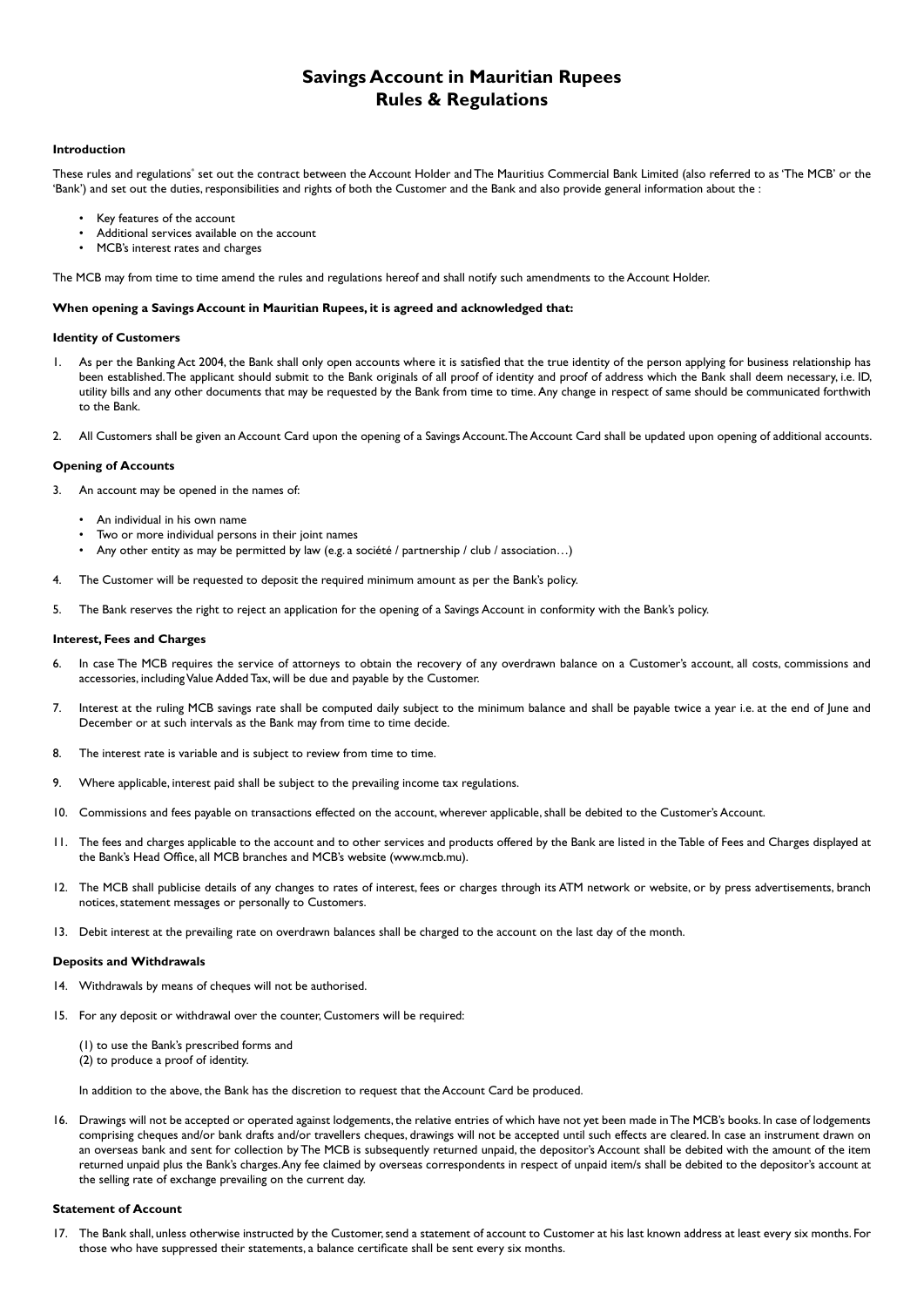- 18. In terms of section 58(1) of the Banking Act 2004, a Customer is required to exercise reasonable promptness in examining the statement of account made available to him to determine any discrepancies.
- 19. In case of discrepancies the Customer shall promptly notify the Bank of the relevant facts pursuant to section 58(2) of the Banking Act 2004.

#### **Joint Account**

20. The joint account holders shall be responsible individually and together for observing these rules and regulations. Further information on operating a joint account will be provided on opening such account.

#### **Inactive Account**

- 21. All accounts on which there have been no customer induced transaction for a period of 18 months will be considered as inactive.
- 22. Prior to effecting any transaction on inactive accounts, Customers will be required to reactivate them by complying to the current procedures at the time of reactivation.
- 23. The inactivity period referred to may change as decided by the Bank.

#### **Abandoned Funds**

- 24. Where a customer's deposit, or money lodged with the Bank for any purpose, has been left untouched and not reclaimed for 7 years or more and the customer has not responded within 6 months to a letter from the Bank about the dormant deposit or money, sent by registered post to the customer's last known address, the deposit or money, as the case may be, shall be deemed to have been abandoned and shall, without further formality, be transferred forthwith by the Bank to the Central Bank to be dealt with as decided by the Central Bank.
- 25. Any refund shall be effected to the Account Holder or his heirs or assigns following a rightful claim to the satisfaction of the Bank. Such refund shall carry no interest.

## **Restrictions**

- 26. The Bank shall not process a transaction if it is not reasonably satisfied of:
	- The identity or authority of any person requesting the transaction or
	- The lawfulness of the transaction.

# **Loss or Theft of Account Card**

- 27. Customers are responsible for the safekeeping of their Account Card.
- 28. Customers should notify the Bank of the loss, theft or misplacement of their Account Card. Should the Account Card be found again, the Customers undertake to return same to the MCB.
- 29. The MCB reserves the right to claim from the Customer a fee for the replacement of Account Card.

#### **Closure of Accounts**

- 30. Customers wishing to close their accounts can do so either by writing or using pre-printed forms available at any MCB branch.
- 31. The Bank shall normally proceed with the account closure within 5 working days unless otherwise advised by the Bank.
- 32. The Bank reserves the right, in its sole discretion, to close any account one month prior notice including but not limited to the following cases:
	- (a) if the account is not properly maintained.
	- (b) if no transaction has been initiated by the Customer within six months as from the date of opening of such account and the said account does not display
		- a positive balance at such time.
	- (c) if required by a court order or where the account is used for illicit transactions.
	- (d) if the account balance is zero and there has been no user initiated transactions during 18 months on the account.

#### **Insurance**

33. Every individual savings rupee Account Holder is entitled to an insurance cover subject to conditions.

# **Correction of Erroneous Entries**

34. In case of erroneous entries, the Bank shall proceed with the relative contra entries and advise the Customers accordingly.

# **Complaints procedure**

- 35. Should the customer not be satisfied with the Bank's level of service, he may submit his complaint through:
	- The nearest MCB Branch
	- By filling in the Customer Feedback Form and handing it over to the Branch Manager or the Operations Supervisor
	- The complaint desk at Head Office Port Louis
	- Our website
	- https://www.mcb.mu/en/nformation/talk-to-us The telephone
	- Call us on 202 6060

MCB is committed to handle any customer complaint promptly, courteously and in a manner, that is fair and equitable.

 However, should the customer be unsatisfied with the outcome at the first point of contact, he may refer to the escalation procedures detailed in our Customer Feedback Brochure which is available in all our branches.